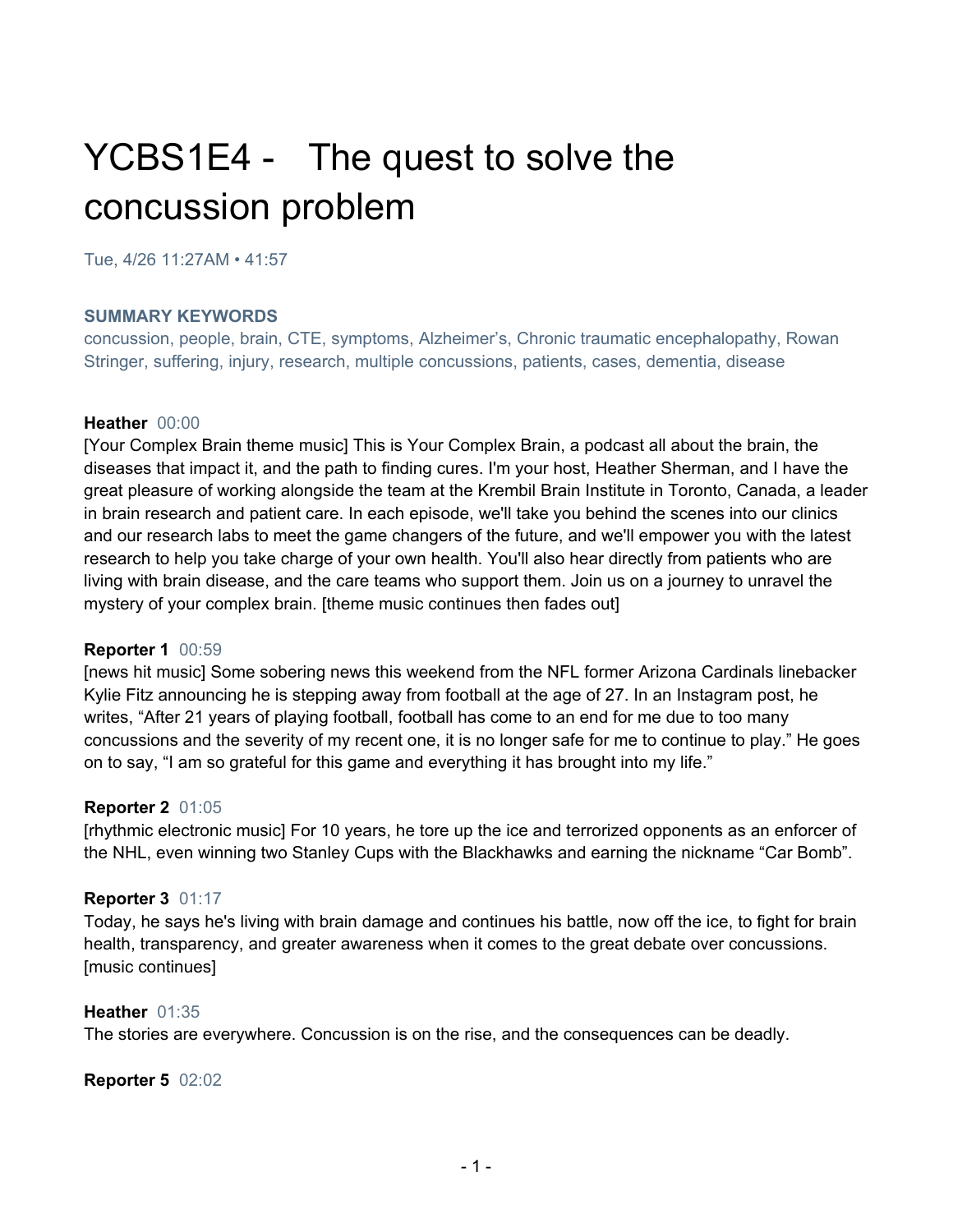[gentle electronic music] It's a very personal topic for them. I want to introduce Kathleen and Gordon Stringer. They're the parents of Rowan Stringer, a 17 year-old young woman who passed away earlier this year after she suffered a concussion while playing rugby. Take us back to that day.

# **Gordon** 02:25

The only thing that we have is what's been told to us, but, apparently, there was a rough tackle. It was a penalizable tackle, and she, apparently, was airborne for a little bit and, basically, landed on the ground with her head and her neck taking the brunt of the force. We're told, apparently, she sat up, momentarily, kind of raised her hand to her head, and then lost consciousness. And, she never regained it.

# **Kathleen** 03:06

It's very sad. It changes your whole life completely, never to be the same again.

# **Heather** 03:06

[gentle music continues] Rowan Stringer was a 17-year-old, high-school rugby player who dreamed of being a nurse. She died in 2013 after sustaining multiple concussions over the course of several rugby matches. Five years after Rowan's death, with support from her family, Rowan's Law was passed, building a foundation for increased awareness around concussion safety. [gentle music fades out, upbeat electronic music plays] Thanks to Rowan's Law, schools and sports teams are now legally required to remove students from a game, who have either sustained a concussion or who are suspected of having sustained one. This law is going to save lives, and it's an encouraging step forward for concussion education and advocacy. Now, it's time for research to catch up. There is currently no way to accurately diagnose a concussion or predict the length of recovery, and there are no effective treatments. With concussion, there continues to be more questions than answers. Fortunately, Dr. Carmela Tartaglia is on the case. She's a cognitive neurologist and a clinician investigator at Krembil Brain Institute, and she also co-leads the UHN Memory Clinic. Dr. Tartaglia's research looks at the link between multiple concussions and neurodegeneration, or progressive loss of brain function. Neurodegeneration is often present in diseases such as Alzheimer's and Parkinson's. Thank you so much for being here. [music fades out]

# **Dr Tartaglia** 04:33

Thank you for inviting me.

# **Heather** 04:36

Well, we have a lot to dig into today. Concussion is a huge and important topic. We just heard about Rowan Stringer in the intro to this episode. So, how has Rowan's story highlighted the dangers of multiple concussions?

# **Dr Tartaglia** 04:47

What Rowan highlighted in her, you know, tragic end, I think, is how devastating a concussion can be. You know, "concussions" and the words "mild traumatic brain injury" are used interchangeably, and they don't mean exactly the same thing, but I think using the word "mild" is kind of a misnomer when you end up as Rowan Stringer did. You know, she suffered a number of concussions over a short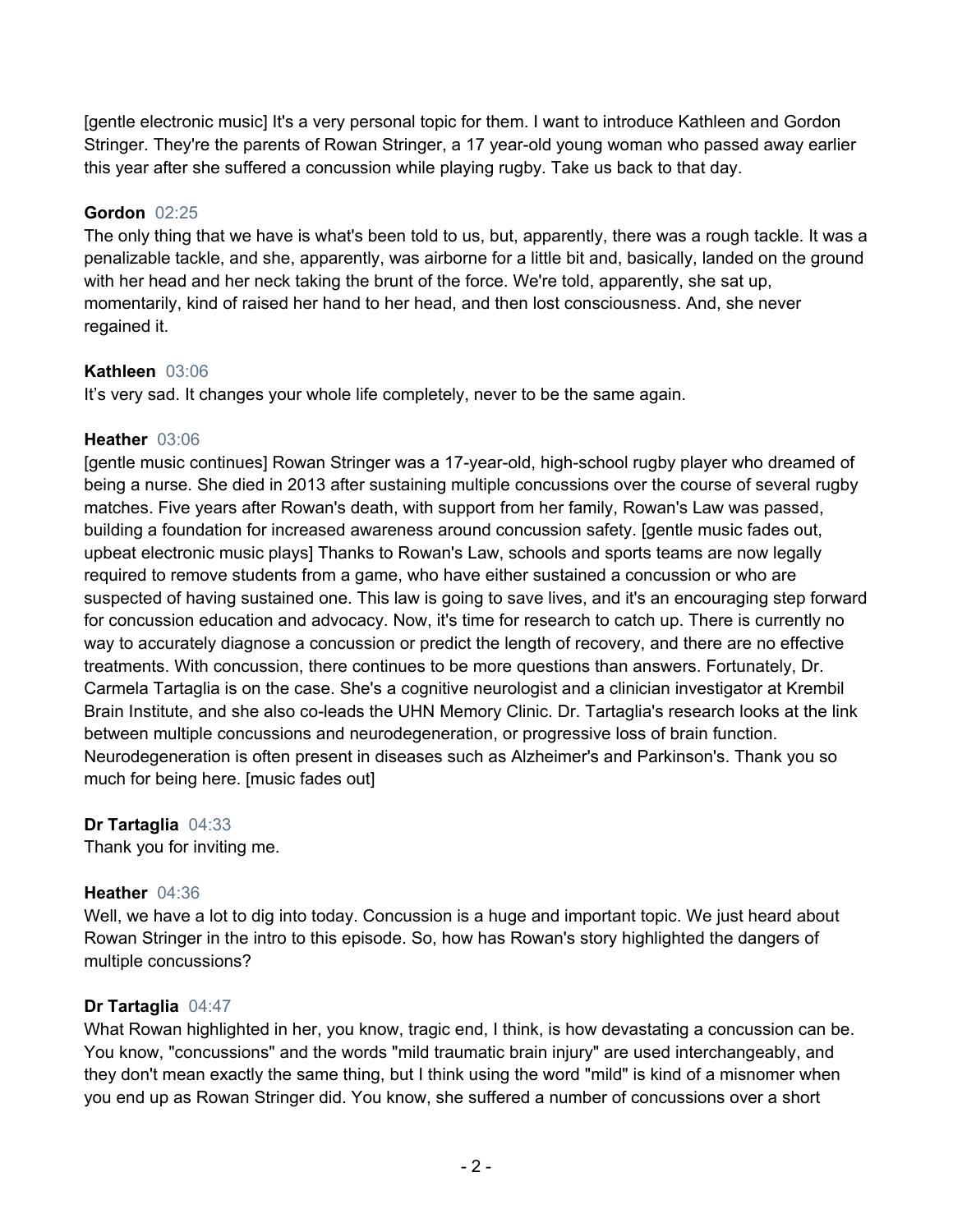period of time. They were unrecognized by people who could have, maybe, brought her to medical attention. She didn't even really recognize them herself, and so, you know, we now know that a person who's had a concussion, and suffers a repeated concussion shortly thereafter, there are some people who are at risk of what we call a "second impact syndrome," and that can lead to death.

#### **Heather** 05:44

So, let's back up for just a second. What is a concussion, exactly? What's happening to the brain?

#### **Dr Tartaglia** 05:49

When people come to me with persisting symptoms of concussion, one of the things that I hear often is, "I'm not the same person." You know, "People tell me that I've changed," and I think it's really important to recognize that the changes that occur after a concussion is because of the injury to the brain. It's not a major injury, but it is an injury to the brain, where things changed. It's not that there's, like, a structural damage so that you could see the damage, but the biomechanical forces that impact the brain caused some changes, at a very - let's say cellular level - and those changes produce the symptoms that you have. So, you know, people get a concussion, and they end up with a headache, or concentration problems, or mood disturbance. Well, those things happen because there are changes in the brain, and those changes, even though we can't see them with our imaging, even quite sophisticated imaging in some cases, still, the symptoms that you get are symptoms that belong to the brain. So, you know that, fundamentally, something has happened to the brain. Doesn't mean that it's permanent. You know, we think of concussion as a transient change, but the symptoms you get are from changes in the brain.

#### **Heather** 07:16

So, is that what makes it so challenging to detect and diagnose a concussion?

## **Dr Tartaglia** 07:20

Yes. We're really good at diagnosing things that are pretty significant, right? And, when you think you have, like, millions of neurons, cells in your brain, you know, millions and millions of axons, so these are the connections, and really, a concussion is kind of like this -- you know, we think of it like this jiggle effect through your brain. And so, you know, things stretch a little and move a little and, although nothing is destroyed, per se, like a moderate or severe brain injury, but there's enough damage, enough jiggle effect, let's say, that you end up with consequences that show you that the brain has been impacted. So, that's when, in terms of like concentration problems, people sometimes become very emotional after they've had a concussion. They cry for no reason, or they feel like they can't process visual information properly. All that comes because of this, you know, though "mild," you know, in quotations, but it's still an effect on the brain. [gentle, electronic music]

#### **Heather** 08:28

Well, I know that a lot of your research focuses on this post-concussion syndrome, so you see patients who are still suffering from symptoms, months and even years later. So, how would a typical patient, with post-concussion syndrome, present?

#### **Dr Tartaglia** 08:41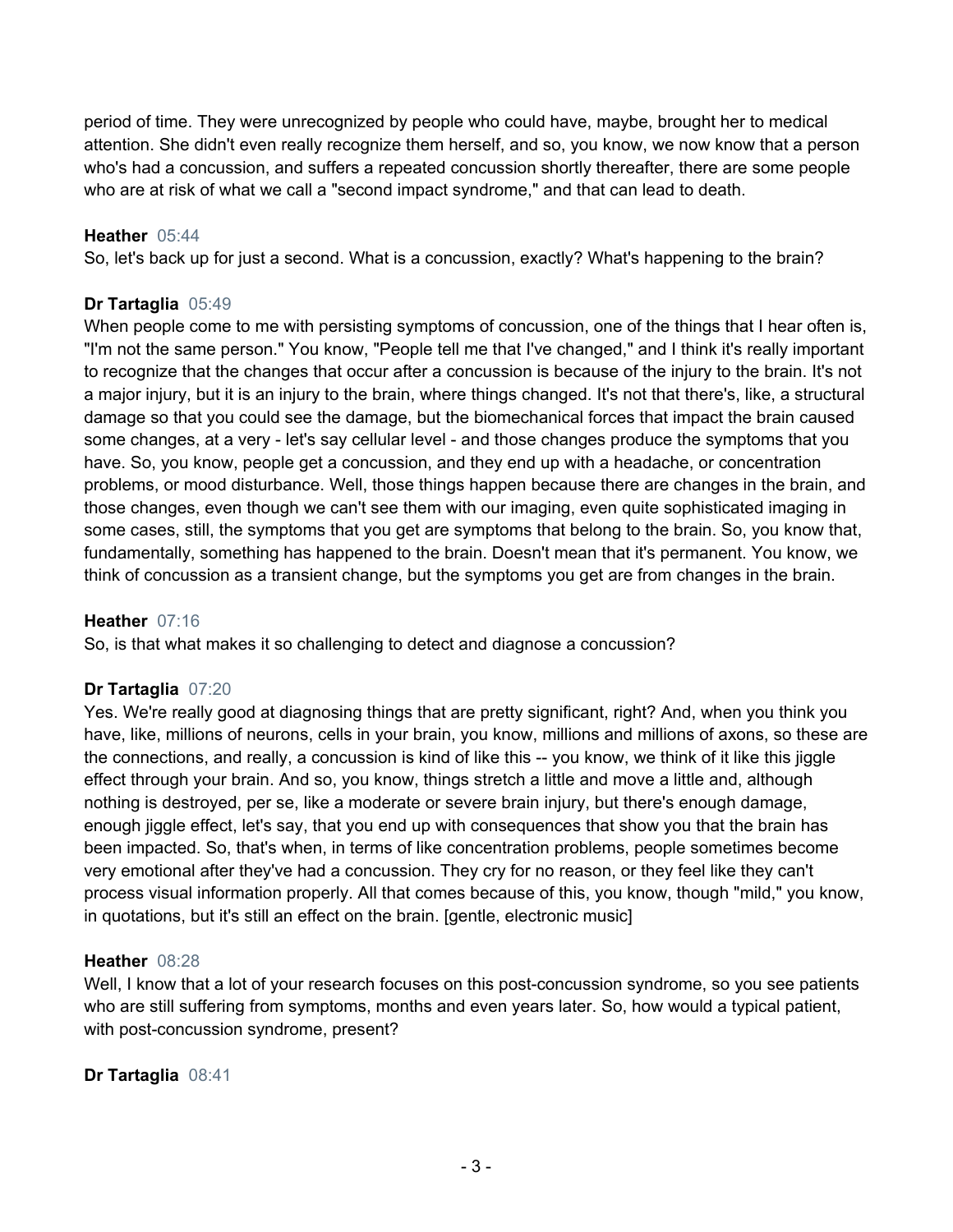You know, I think, as a field, we're trying to move away from the words "post-concussion syndrome" because it doesn't meet the criteria to call this a syndrome. As well, we're optimistic that most people can get better, and so we think more along the lines of prolonged or persisting symptoms of concussion. The issue is how to make the diagnosis, when to make the diagnosis. I mean, you know, you think it's so easy, right? Like, usually when something's wrong with you, you go to your doctor, and they do a few tests, and they diagnose you. And, in concussion, it's difficult because, you know, we go by, "Well, you had some injury that impacted your brain." In some cases, it doesn't even hit the head. It could be other parts of your body that get a severe, very strong force applied to it, and that force is transmitted to the brain. So, an injury happens, something happens, and then you develop the symptoms right after, usually within seven days, we expect the symptoms to appear. And, it's all clinically diagnosed, so you have these symptoms, they happened after this injury, and so, by definition, you have persisting symptoms of concussion. When does it become too long, right? You know, we don't heal the same way. Like, if you get a cold, and I get a cold, it doesn't take us the same amount of time to heal, so when is it abnormally long? And, that definition, actually, is in flux. Until a few years ago, you had to have symptoms for three months to say you had prolonged symptoms, and now, we think of, you know what? Within two weeks, you should be getting better, and if you're not getting better within two weeks, we should start thinking about actively treating you. And, that doesn't mean necessarily just with medication, but it means that we have to be alert to certain symptoms that you may be experiencing, you know, maybe get you hooked up to see different professionals who deal with concussion, but we don't wanna wait three months before we make referrals, before we start thinking, "Yeah, this is too long for your symptoms." So, as you can see, it's quite fluid, right? It's not as well defined as other things, and I've already mentioned that you can't see anything in the brain, per se, you know, with imaging, even MRI, so it becomes, how do you try to make a diagnosis so it encompasses all the various symptoms a person can have after a concussion? There's, like, can be 50 different symptoms, and so, you can imagine how heterogeneous this group is. We have shown that, actually, not every person with a persisting concussion symptom is the same, right? First of all, you can have any compilation of different symptoms, so some people will have a headache, and nausea, and dizziness, and vertigo, and another group will have, maybe just, you know, mood problems and anxiety, and some post-traumatic stress disorder, and another group could have, you know, only concentration issues and memory problems. So, you know, very heterogeneous, which makes it very difficult when you're trying to make a diagnosis. Also, when you think of, you want to treat people, when we create clinical trials, we want the groups to be as homogeneous as possible, and here, we're saying, "Oh, wow, you can have 50 different symptoms, and any combination [chuckling] of these symptoms."

## **Heather** 12:22

It's the exact opposite of homogeneous, in this case.

## **Dr Tartaglia** 12:25

Yeah. So it's very difficult, and so, that's why, we really are, you know, in concussion, at least in my clinic, we're really trying to move towards precision medicine and personalized medicine, because you and I will not experience a brain injury in the same way. And so, we'll have different symptoms that we have to deal with. We have different contexts, and so we try to move towards, you know, individualized treatment.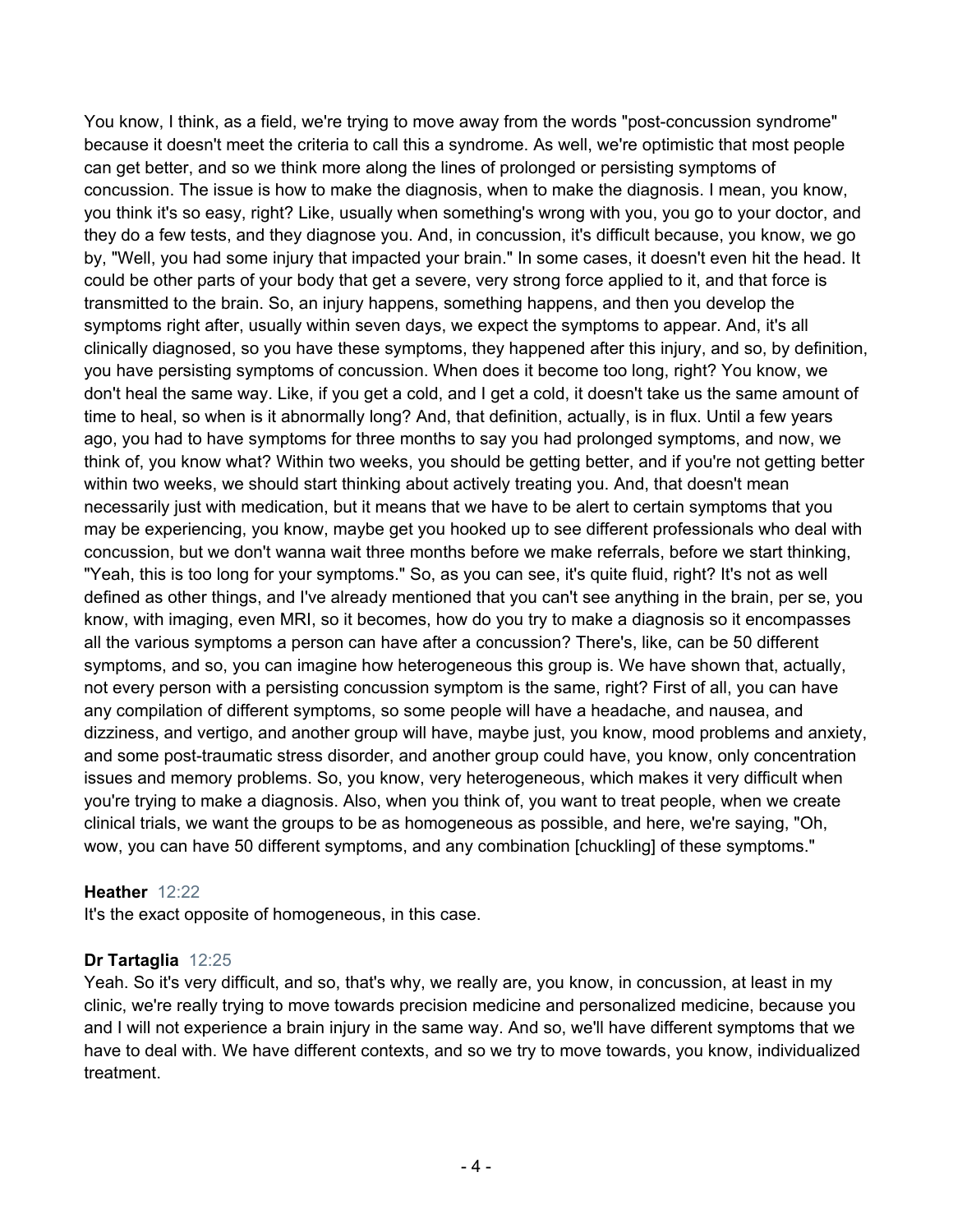**Heather** 12:53 I guess that's the future.

**Dr Tartaglia** 12:54 Yes. One would hope.

## **Heather** 12:56

I was always wondering, Why do some people tend to recover more quickly from a concussion than others?

# **Dr Tartaglia** 13:01

That's the million-dollar question, right? Because there are people who have many, many concussions. I see former professional athletes, and some of them are in their seventies and eighties, and have had many concussions, and they are doing fine. And then, I have people who have had one concussion and, you know, by all perspectives, it seems to be relatively benign. You know, like they hit their head on a cupboard, or they bent down under their desk, got up, so you expect that it's, you know, usual injury, many people have those injuries, and yet, they become debilitated. And so, we do think that there's probably some genetic component. You know, people talk about red flags and having certain past medical histories that, maybe, put you at higher risk of having prolonged symptoms, and we're, actually, actively studying that. So, you know, one thing that keeps coming up over and over again, is gender and sex. It seems women are at higher risk of suffering a concussion, and then, at higher risk of more persisting symptoms of concussion so, you know, we take that into consideration. And then, you know, past medical histories of mood issues, or things like active depression or anxiety seem to put people at risk, so there's many different factors that have been listed. When you look at the literature very closely, you realize that, actually, it's not as definitive as you would like, you know? It's not as cut and dry, and, you know, I have many people in my clinic who were never sick, never had an issue before their concussion, and they are a year out and they can't get back to work, and they can't get back to their lives. [gentle electronic music] So, we don't understand. There's still so much more research to do here.

## **Heather** 13:55

Well, you mentioned working with professional athletes, or former professional athletes. That's something that we also hear a lot about in the news, is chronic traumatic encephalopathy or CTE, big focus of your work. So, what do we know about CTE and what it does to the brain? [music continues]

## **Dr Tartaglia** 15:04

Yeah, so CTE is is what we call now a proteinopathy, or a neurodegenerative disease. So, CTE, like Alzheimer's disease, like Parkinson's disease, involves the buildup of these abnormal proteins in your brain. So, you have these proteins who, you know, start off being normal, having essential functions in your brain, for some reason become abnormal, and start building up in different parts of the brain and, actually, are toxic to the cells. And so, they cause cell death, and CTE happens to be what we call a tauopathy, so buildup of abnormal tau. It looks a lot like Alzheimer's disease tau, but in slightly different areas, so they're not exactly the same. And, what ends up happening is that, you know, this disease, it's thought to start years later, after the last concussion, and slowly builds up over time. [music stops]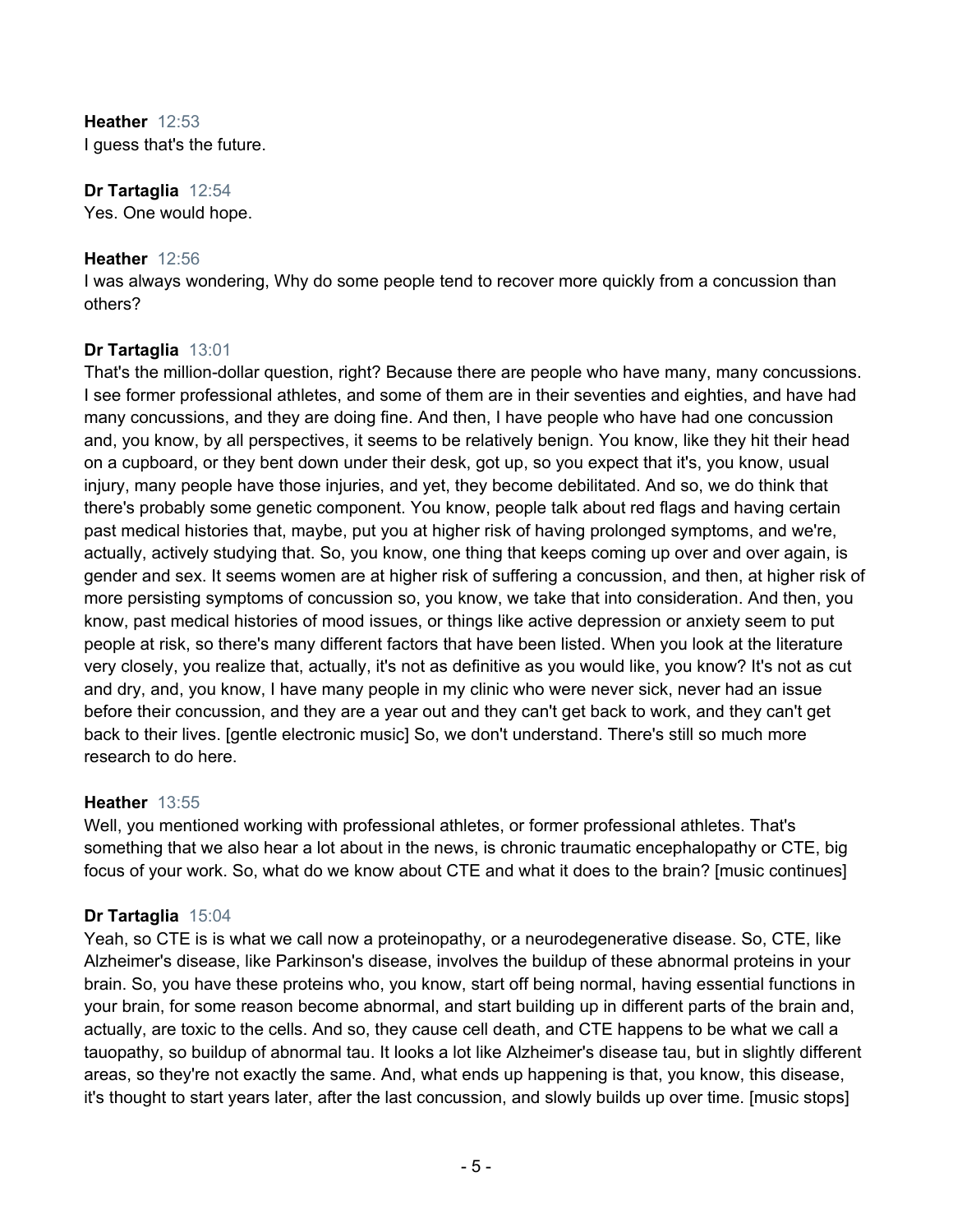And then, people end up with, like, behavioural changes. Those are the ones you hear about, right? Many people who have CTE, they have a dementia, this umbrella term that basically encompasses all of these neurodegenerative diseases. It's not like people come into your clinic, and they have a label on them, that, "I have CTE." They have cognitive symptoms, and some of them, just memory, some of them, you know, memory and behaviour and motor. And then, when we do an autopsy, we can say if you have CTE. CTE is not diagnosable while people are alive. That is a main focus of my group and the Canadian Concussion Centre, is to really try to find a marker that can tell you that you're starting to accumulate this abnormal tau in your brain, and the hope would be that, if we could diagnose you early enough, when you're still doing okay, then we could stop it. You know, we could give drugs to stop the buildup, and then hopefully prevent you from developing dementia.

# **Heather** 17:00

How far in the future do you imagine that that research could be realized? What's the status of your research into that, currently?

# **Dr Tartaglia** 17:06

I don't think we're so far off. We have some really nice data that this PET-ligand we're using. So PET stands for Positron Emission Tomography. It's a kind of imaging where we, basically, will label or tag certain abnormal protein, and we inject that into you and, if it finds a match in your brain, it would stick there, and then, when we take pictures, it will light up and we would know that you have this in your brain. So, we use this in Alzheimer's disease, and we can also, you know, investigate its use for CTE. And so, we'll be able to, hopefully, you know, in not-so-distant future, see whether it will be useful. We have a blood test that we do to indicate that there's some neurodegeneration, so something bad going on. We can do lumbar puncture. So, right now, we have enough data that there are people who seem to be vulnerable, so they are normal in terms of their functioning well, but they are starting to accumulate this in their brains. And so, we hope, you know, whenever you develop a test, whenever you develop anything, you have to validate it. And so, right now, we're still in that kind of phase where, you know, we need, like, autopsies to validate that, "Yes, we found this in the person while they were alive, and it actually correlates to this, once they've died." So, we're at that phase, and we don't think that we're so far off.

**Heather** 17:10 That's exciting.

# **Dr Tartaglia** 18:42

Yeah. I think, you know, that will definitely be a huge step forward for people because we are moving towards these monoclonal antibodies. So, monoclonal antibodies are, basically, this new type of drug where if, let's say you have some abnormal protein in your brain, like, let's say, amyloid, in the case of Alzheimer's disease, because that's the one that's most well-known, basically, if we give you this drug, if it finds the amyloid in your brain, it tries to take it out of the brain. [gentle electronic music] And so, we could actually try, in CTE, but you'd have to first diagnose the right person to put into the trial. [music continues]

**Anna** 19:33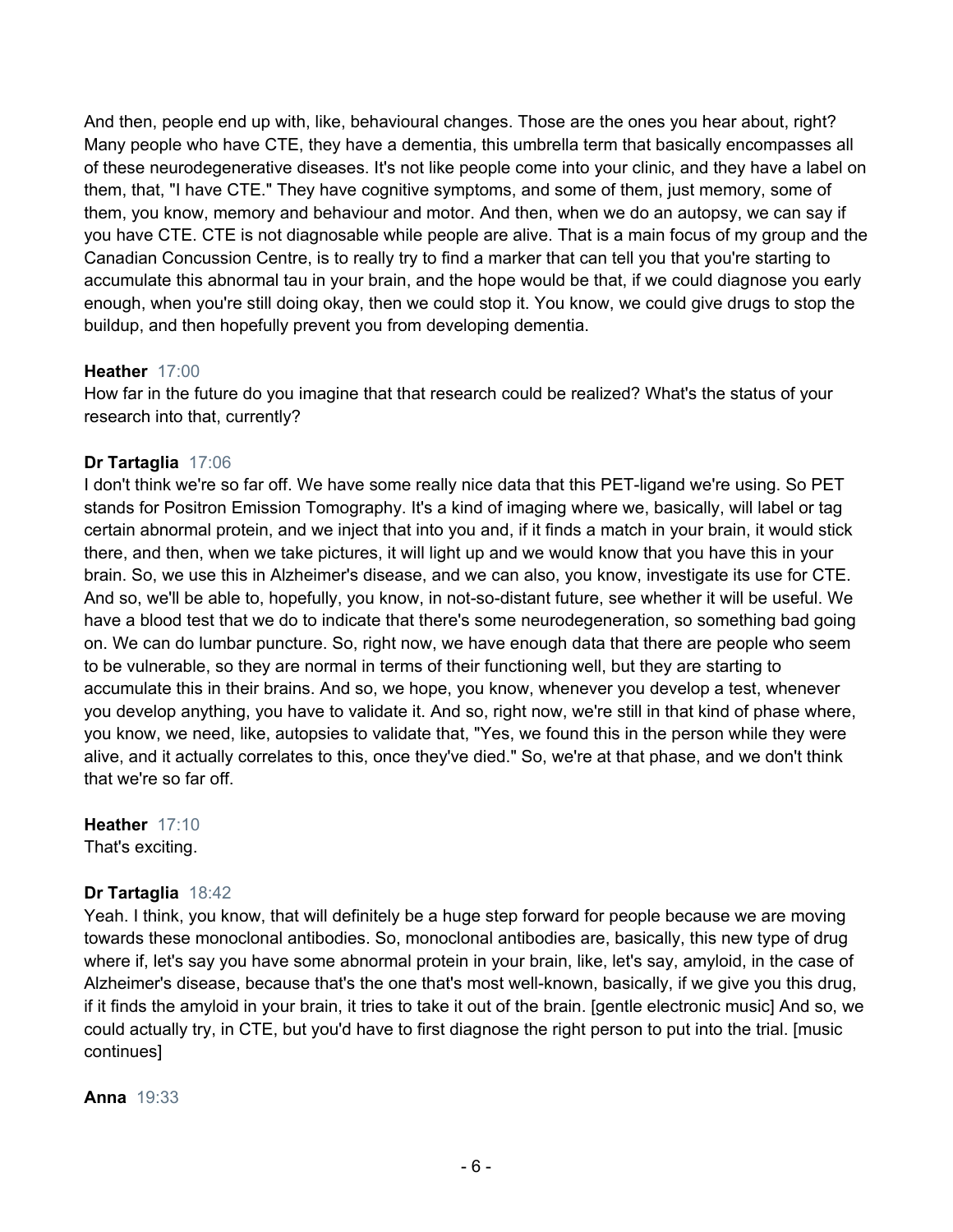My name is Anna Vasilevskaya. I am a fifth year PhD student in Dr. Carmela Tartaglia's lab at the Krembil Brain Institute. When I came upon the research that was being done by Dr. Tartaglia, and I thought it was very fascinating to look into the field of chronic traumatic encephalopathy because, right now, it is not known who develops chronic traumatic encephalopathy, people of different ages, of different sexes, from different sports, and different number of concussions, and it is still not known what contributes to that diagnosis. And, I thought, "It would have been so amazing to be at the forefront of that discovery." In Dr. Carmela Tartaglia's lab, I am looking into different signals, or markers, that the human body has, that can tell us, or clinicians, hopefully in the future, who is on the way to develop chronic traumatic encephalopathy, or who potentially already has it. This would be a way for us to measure and improve, kind of, patient diagnosis and prognosis. As well, this will guide future clinical trials, so what I mean by that is, if a treatment is discovered, if we're able to find that signal, be it in the blood, cerebrospinal fluid, maybe somewhere else in the body, it will be able to tell us that, for example, this person has elevated signals, so then we will pay a closer attention to this person, and if they undergo the treatment, we will be able to measure, over time, if that signal is improving. And then, if that signal is improving, we would be able to tell the treatment is working. Right now, currently, there is no such signal or marker that exists that we can use while the patient is still alive, and unfortunately that limits how we go about diagnosing this illness. [electronic music] I really wanted to work with Dr. Tartaglia, specifically, because of how much she's able to bring into the scientific community. What I mean by that is her extensive knowledge of concussion and being, like, at the forefront of chronic traumatic encephalopathy research is really what drew me to this lab. And, she works very closely with the athletes to advocate for them, and so, we not only have an impact on kind of understanding the pathophysiology of the disease, as well as improving the treatment, but you're also working directly with the patient to see what they need, how you can better support them. It would make me feel very honored and thankful for all the hard work that is being done by all the amazing, accomplished researchers that, if one day, we're able to find those markers, we're able to find those signals to help us better diagnose chronic traumatic encephalopathy, and hope that one day we're able to find, and even maybe treat it successfully, which would be the absolute amazing end goal. [music fades out]

## **Heather** 24:09

In a previous episode about Alzheimer's, Dr. Donald Weaver mentioned concussion or brain injury has now been identified as one of the 12 modifiable risk factors for dementia. So what's the connection there?

# **Dr Tartaglia** 24:20

Yes, and, you know, that's a big concern now because, until recently, there there was this ongoing debate because, when you look at the large datasets that we have, traumatic brain injury was associated with what we call neurodegeneration or dementia, and the thing is that, in many of these cases, we thought of moderate or severe traumatic brain injury, which makes sense, because in moderate and severe traumatic brain injury, you actually have changes to the brain. So, of course, you would expect, well, that's not going to be good for you, and, you know, we all know that, as we age, our brains shrink, so you could imagine something like that is going to give you a head start, like extra shrinkage. But, the novelty of the 2020 report was that mild traumatic brain injury, or concussion, was added to that list, so even one concussion was associated with a higher risk of dementia.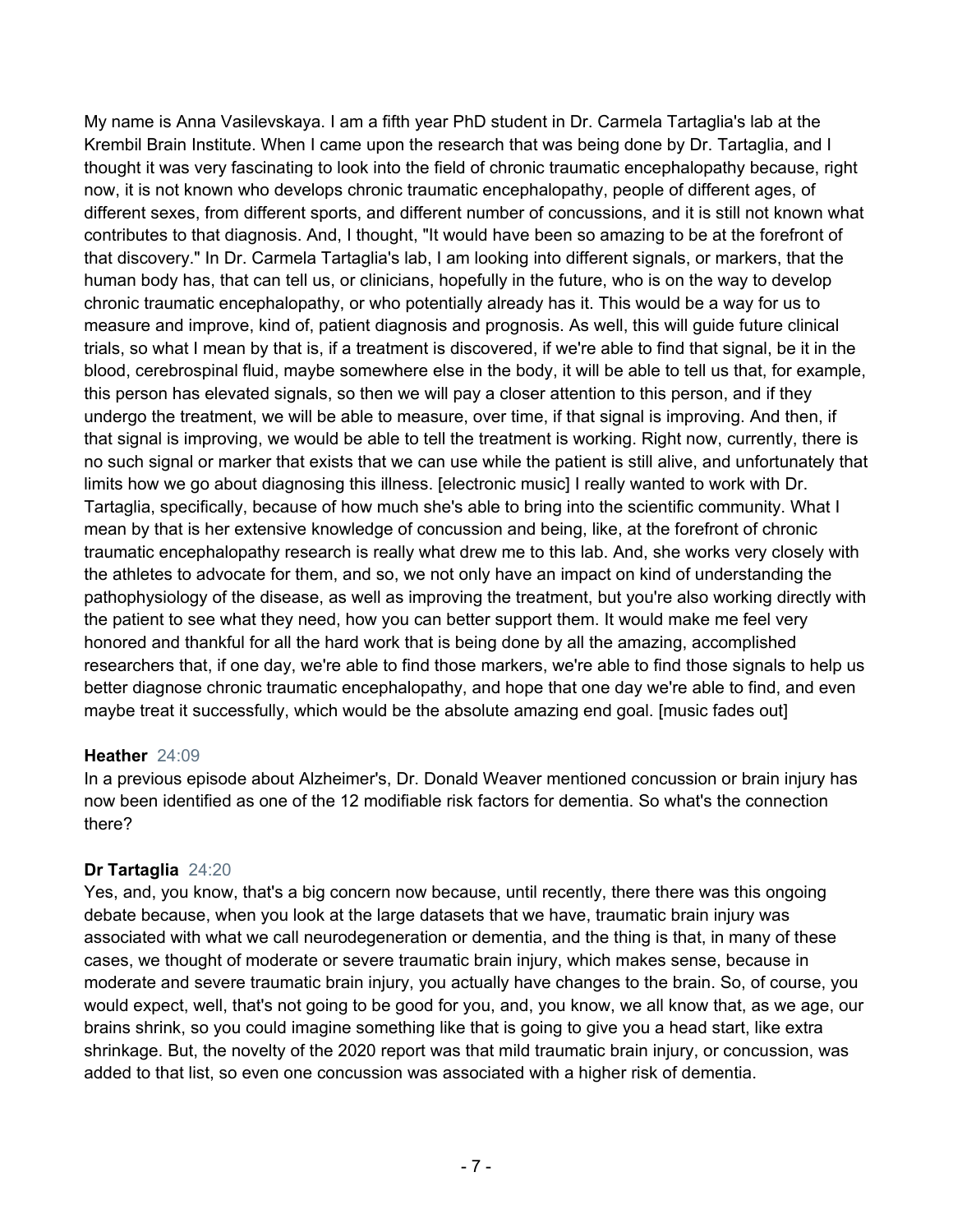**Heather** 25:24 One concussion.

#### **Dr Tartaglia** 25:25

One concussion. You know, obviously not as bad as having multiple concussions, and obviously not as bad as having a moderate or severe brain injury, but even one concussion was associated with an increased risk. The issue becomes that, with these kinds of studies, it's very difficult right? Because, no matter what, there's a recall issue. I have to say, you know, you mentioned I'm a cognitive neurologist, and I see people with dementia, and it's become much more common now for people to tell me about, you know, when they fell, and they were five years-old, they fell off their bicycle or, you know, had some injury, and, you know, 10 years ago, nobody mentioned that. So, now we're starting to recognize that maybe even one concussion is not good for the brain. All this has to be looked at. We expect that people who've had more significant concussions are the ones who come to our attention, because they're the ones who actually recognize they've had a brain injury, even if it's mild, and then they have some symptoms that persist. We also don't know very much about the genetics of concussion. We've looked, in our work, at one of the markers that we see in Alzheimer's disease that puts people at higher risk of Alzheimer's, and, you know, notice that, in this older population of former contact sports athletes, if you had this marker, this APOE4 gene version, let's say, that you're more likely to accumulate some abnormal tau, as we measured it with this PET-ligand. So, you know, it's just all this to say that we just need a lot more research. We are aware that the only risk factor for CTE right now is repeated concussions. [gentle electronic music] Now, for dementia, obviously, concussion and brain injury is only one of 12 risk factors, right? And there's other ones, you know, that are also modifiable. So there, the relationship is less. [music continues]

## **Heather** 28:09

But, there have been cases of misdiagnoses related to CTE, right?

## **Dr Tartaglia** 28:14

Yeah. So it's becoming a really big problem because, you know, I think people need to understand, today, you cannot make a diagnosis of CTE while a person is alive. You can wonder about that. So, I have many, you know, former professional athletes who've had many concussions. They're in their sixties, seventies, even eighties. They're having cognitive complaints. They're telling me their memory is different. Their families will say their personalities are changing. And so, you can presume there might be CTE. So, you could put it on that list of differential, you know, the "differential diagnosis", we like to call it. And, on that list, you will also put the more classic neurodegenerative diseases like Alzheimer's, or frontotemporal dementia, or Parkinson's disease dementia, like other ones, and then you would say, "Possible." Right? But, you would not give that person a diagnosis of CTE because you can't. You can only do that once they've died. And, you know, we've had some cases where people have maybe not been as actively treated as they should have been because they were presumed to have CTE, and we all know CTE is not a treatable condition. Whereas, you know, they ended up having significant psychiatric disease, and, you know, in some cases, committing suicide or undergoing MAID, which stands for Medical Assistance In Dying. And so, we really have to be careful about this, you know, and we're working very actively in our research program to find a marker to be able to say to somebody, "Yes, this is what you have," because, although it's not a great diagnosis, you know, it's not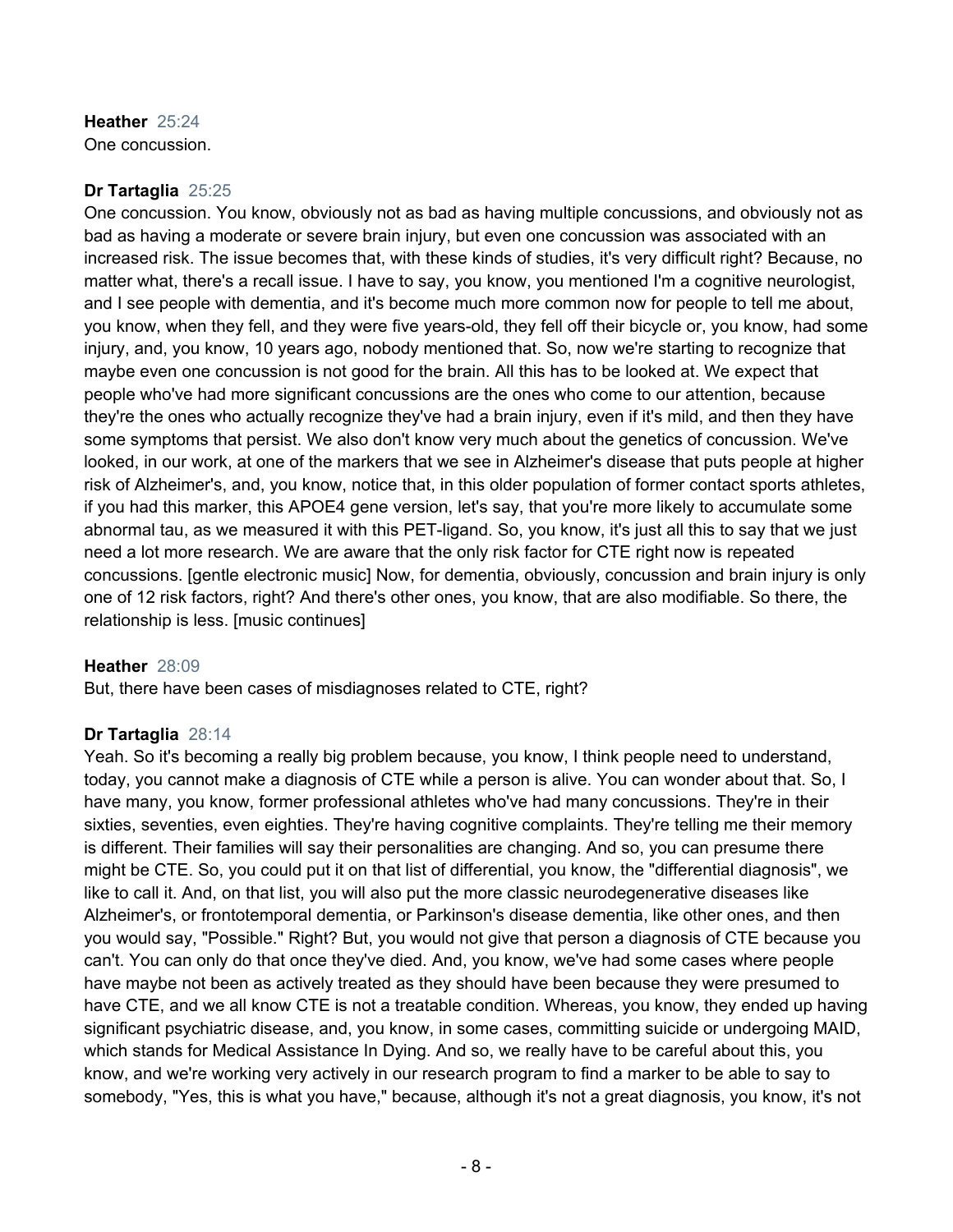like people come to us because they have nothing better to do. They come to us because something has changed about them, and either they've noticed or somebody else has noticed or, you know, many people have noticed, and so they want an answer. "What has changed?" You know, when it's your personality, or your cognition, I mean, your brain has changed.

# **Heather** 30:17

And what's life like for some of these patients? I mean, you hear their personal stories when they come in to you. What is life like for them, and how has it changed?

# **Dr Tartaglia** 30:25

So, you know, let's talk about the patients who are at highest risk of CTE, which are these former professional athletes who were in contact sports. Those people, you know, played a game that they loved, but many of them played it at a time where people did not recognize that, you know, it could be actually detrimental to your brain. And so, some of them say, if they would have known, they wouldn't have played. Others say, you know, the sport really defined them, and so they would have played anyways. But, you know, I think the the issue is that, now, they're post- that time, right? Now, they're just living with the changes that are occurring and the worry, the anxiety that they have this neurodegenerative disease, building up in their brain as a consequence of something they did, like, 20, 30, 40, 50 years ago, in some cases.

# **Heather** 31:25

Right. And, at that time, concussion was considered almost trivial, almost a rite of passage in some of these sports, right? So, what needs to change? I mean, obviously, a lot has changed since then, and then we've got Rowan's Law and other advocacy efforts, but what still needs to change in the field of concussion?

# **Dr Tartaglia** 31:41

I think people need to realize that, you know, you are defined by your brain. I mean, it's not very romantic, but your brain is who you are. Your brain is what loves, your brain is what hates, your brain is what makes you like blue and not green. So, when your brain changes, you change, and, you know, you only have one brain. If you do not expend any energy taking care of it, you probably won't have a well-functioning brain late in life. And, you have to remember our lifespan now is, you know, 85, 86, 87 years old so, if you don't take care of yourself the whole of your life, then there's not going to be very much to take care of, later on.

## **Heather** 32:54

I think there might be a lot of people listening right now thinking, "You know, wow, that fall I had last year, maybe I had a concussion, and I didn't even know it." So, what is the most important thing that you want people to know about concussion to better protect themselves?

## **Dr Tartaglia** 33:08

I think, you know, falls, hits, all that kind of stuff happens. I mean, we want people to be active, so the more active you are, you know, the more likely it is that something can happen to you. Most of us, if we have some fall or some injury, we recover. And, I think today, we think that's fine, and we're gonna be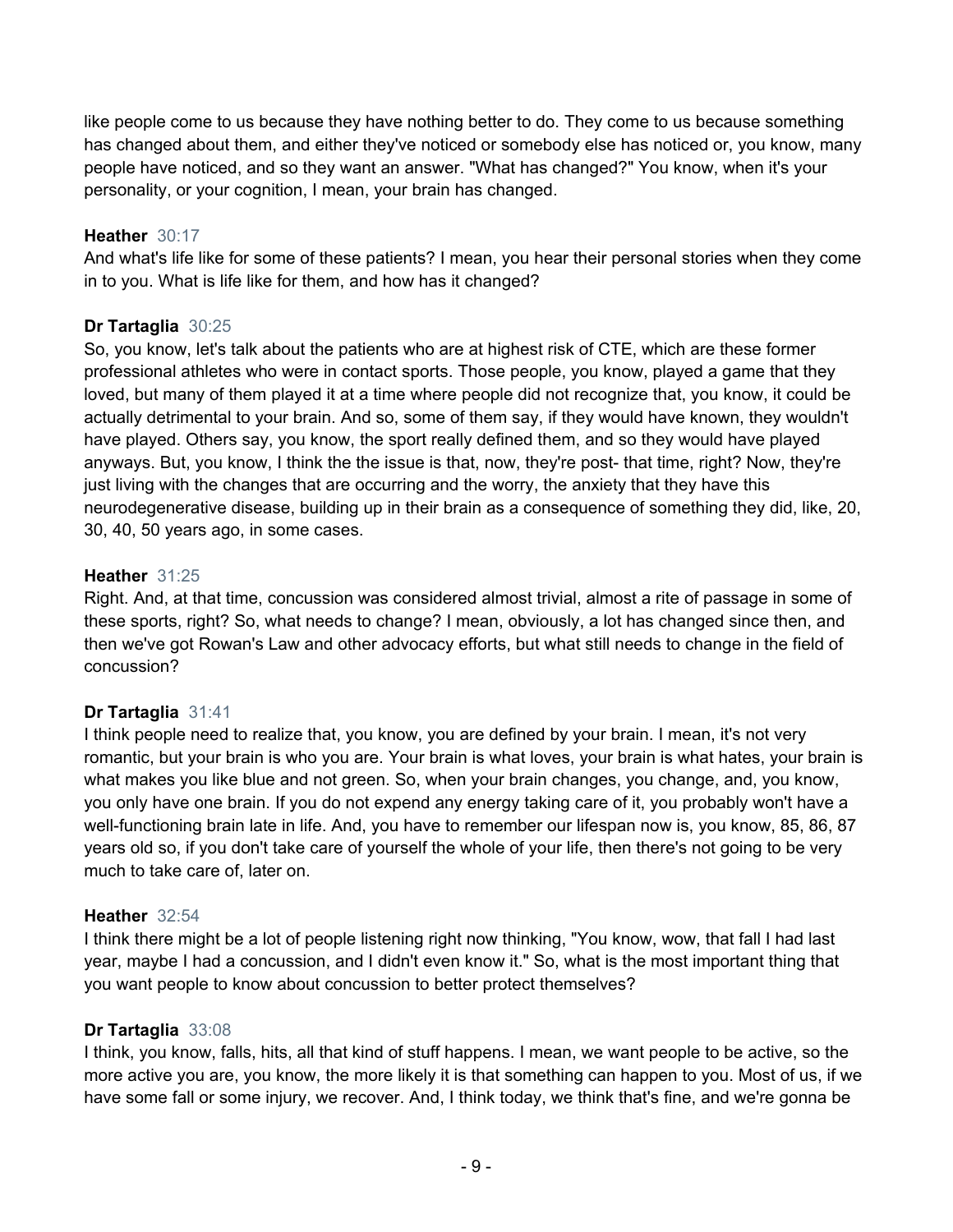okay. You know, we have some resiliency built into us. We aren't woodpeckers, [chuckling] but we're also not, you know, made of crystal, and we're not gonna fall apart at every little thing. But, if you do have symptoms afterwards, like, let's say you do have a fall, and then you develop a headache, and, you know, maybe you can't concentrate as well, and you're not sleeping as well, then that needs to be brought to medical attention because, A, there are treatments that we can help you with that. B, we really want you to take care of yourself because we wouldn't want you to suffer another concussion while you're still trying to heal from this one. And, C, it affects you, and it affects the people around you, and it affects your work, it affects your school so, of course that needs to be taken care of and taken into consideration, so you might need accommodations. There has been a lot of change in our society, in terms of making accommodations for people who have persisting symptoms, but still, I hear of people who, they didn't even recognize that, you know, a concussion they had, like, five years ago was actually a concussion, and that there were some consequences to it. And so, you know, their performance at work kind of declined afterwards, and, you know, they didn't get the promotion that they were looking for, or things change, but nobody had recognized it. [gentle electronic music] So, I'm hoping that people do recognize that people can have consequences to a hit to the head, and that we can help with a lot of those symptoms, and helping with those symptoms can, many times, get people back to their baselines.

# **Heather** 35:21

You mentioned returning to work and accommodations, and I thought I remember you talking about a prediction tool that you're collaborating on right now. Is that something you can tell us about? [music continues]

# **Dr Tartaglia** 35:30

Yeah. So, we're working on a project through the Canadian Concussion Centre, actually, in partnership with the WSIB, and Altum Health, and this is really about creating a tool that will help us predict who is more likely to not recover as quickly as we would like. And the reason for that is that we would like to target that person with, maybe, a different combination of therapies, maybe get to them a little quicker, and so, the hope would be that, if you can, first of all, personalize the therapies, but also modify them in a way that-- you know, when you think of therapies, there's like Cadillac therapy, Cadillac treatments, right, where you would get everything? But actually, in our healthcare system, that isn't possible for everybody to get everything, nor is it warranted, and nor would the person who's healing well want them, right? Because, no matter what, when you think of therapies, they're all time-consuming, and you gotta put in the work. [music fades out] But, we would like to identify the people who need those therapies, need them more promptly, so we'd like to get the right therapy to the right person, and this tool will hopefully help us identify, "Who are those people who really need this Cadillac version of the therapies?"

## **Heather** 36:50

And, how much more improved could outcomes be, once we personalize medicine in concussion?

# **Dr Tartaglia** 36:56

I think they could be greatly improved, because there's recent data to show that there are many people who have symptoms that outlast that two weeks, three months, even. So, you know, in Ontario alone,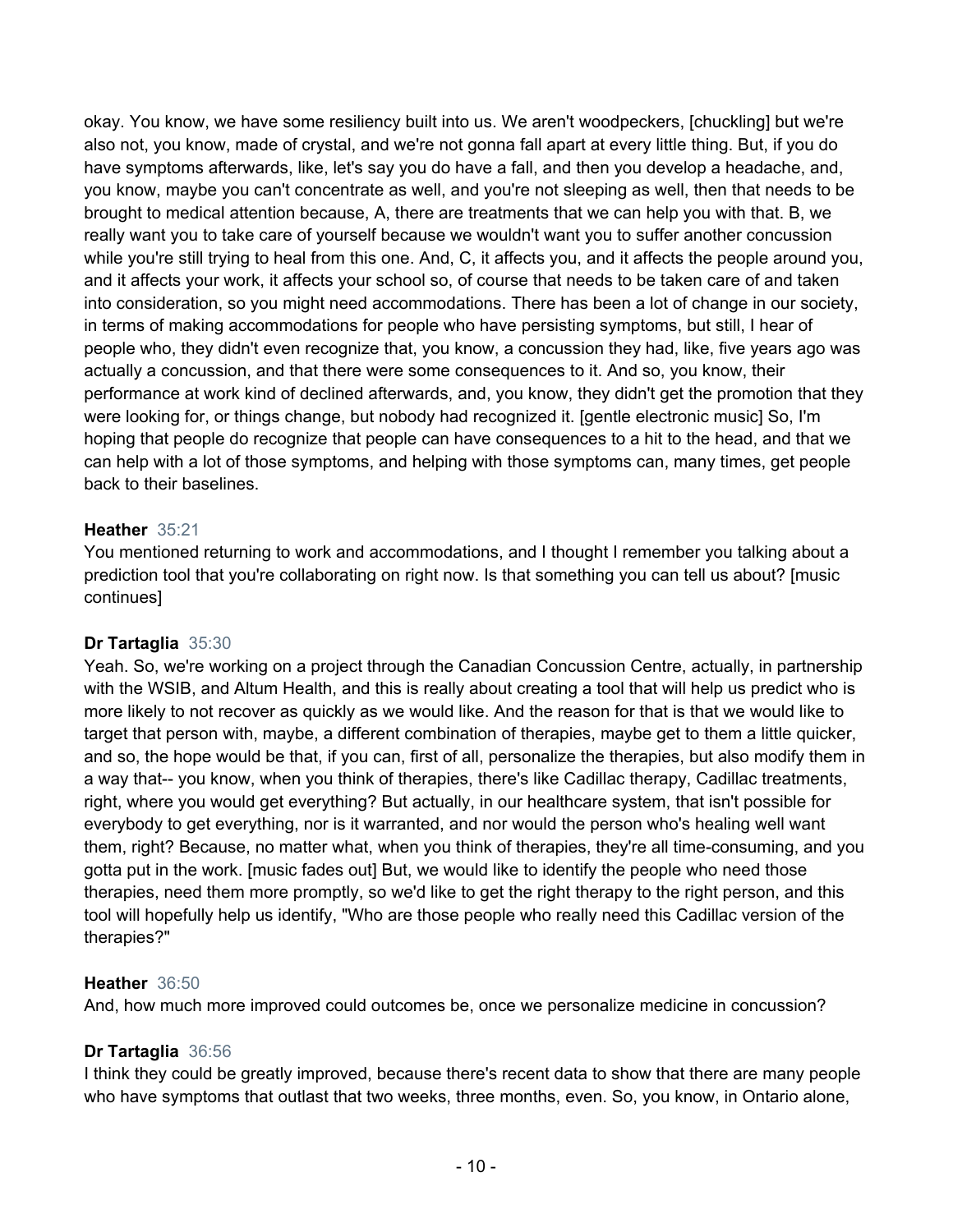the studies show there's over 150,000 concussions, and these are only the ones that, like, interact with a medical system, right? That's the only way we can identify them. So, there are 150,000 a year. So, even if you were super conservative about the number of people who have persisting symptoms, the low end is about 10%. That's a lot of people per year. The high end is, like, you know, probably closer to 30, 40, 50% at one year. That's a lot of people still struggling with persisting symptoms of concussion, right? And so, yeah, some people can get back to work, some people can get back to school, not functioning optimally, but, you know, still get back, but there are still quite a few people there who actually can't do most of the activities they used to do. And, even when they're, like, at home, they cannot assist their families the way they used to. Those are the people that we're hoping we'll be able to identify and intervene, in some way, to get them back to their baseline function.

## **Heather** 38:20

Do you think that concussion is still as misunderstood as it once was? Or do you think that's getting better?

# **Dr Tartaglia** 38:25

I definitely think it's gotten better. Recognition of concussion in sports has gotten better. But, you know, in some areas, we haven't made as much headway as we'd like, right? Intimate partner violence is one of those areas where it's very much under-recognized, the amount of head trauma that some of these people are suffering. And, you know, when you think of multiple head injuries in a sport, it's not that dissimilar to what some of these people are suffering in intimate partner violence that can go on for years. And that doesn't even include all the psychological trauma that they're suffering. So, yes, in some areas, I think we have made some headway. In other areas, less so. And, I still think that there needs to be more education around the idea that, you know, "This is your brain and, if your brain changes, you will change."

## **Heather** 39:22

What do you love about your job? Last question.

# **Dr Tartaglia** 39:24

I love that my job allows me to be curious and to ask a lot of questions. I feel very privileged that I get to work with patients and, you know, you, in some cases, get to help people make a full recovery. In many cases, you get to help people - not in all cases, but in many cases - and so, I feel very privileged that I get to do the kind of science that takes me from the bench to the bedside, and back to the bench. And so, my questions come from my patients, and my research, I can bring to my patients, so I feel very privileged to be where I am, and in the position that I am.

**Heather** 40:29 It's the best of all worlds.

**Dr Tartaglia** 40:31 Yes, I think so.

**Heather** 40:32